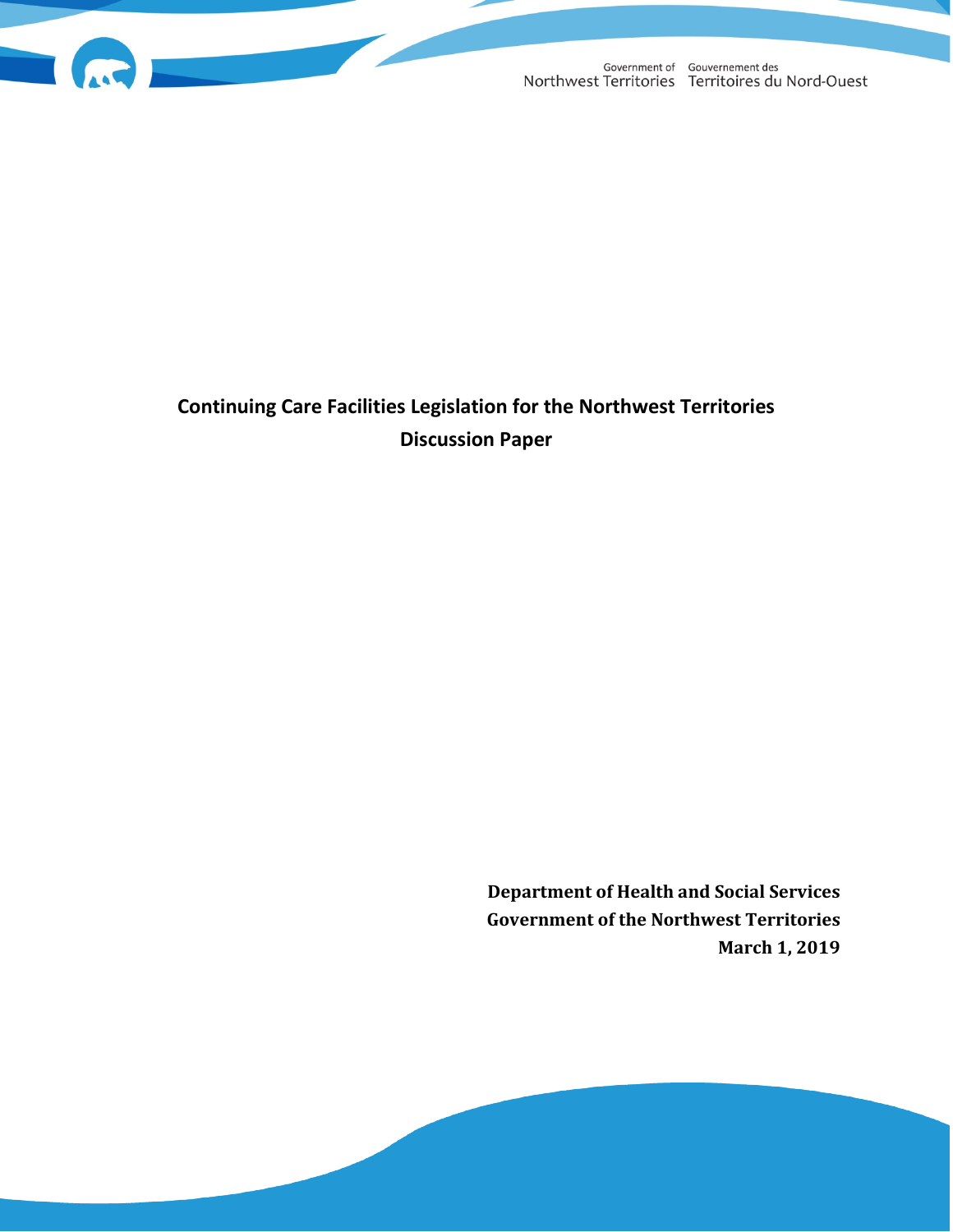# **Table of Contents**

<span id="page-1-0"></span>

| I.        |                                                                       |  |
|-----------|-----------------------------------------------------------------------|--|
| A.        |                                                                       |  |
| <b>B.</b> | How are Continuing Care Facilities Currently Regulated in the NWT?  6 |  |
| C.        |                                                                       |  |
| D.        |                                                                       |  |
| II.       |                                                                       |  |
| A.        |                                                                       |  |
| i.        |                                                                       |  |
| ii.       |                                                                       |  |
| <b>B.</b> |                                                                       |  |
| i.        |                                                                       |  |
| ii.       |                                                                       |  |
| iii.      |                                                                       |  |
| C.        |                                                                       |  |
| i.        | Current Role of the NWT Territorial Admissions Committee (TAC) 11     |  |
| ii.       |                                                                       |  |
| iii.      |                                                                       |  |
| D.        |                                                                       |  |
| i.        |                                                                       |  |
| ii.       | Proposed Implementation, Review, and Amendment of Standards 13        |  |
| Е.        |                                                                       |  |
| i.        |                                                                       |  |
| ii.       |                                                                       |  |
| iii.      |                                                                       |  |
| iv.       |                                                                       |  |
| F.        |                                                                       |  |
| i.        |                                                                       |  |
| ii.       |                                                                       |  |
| iii.      |                                                                       |  |
| iv.       |                                                                       |  |
| V.        |                                                                       |  |
| III.      |                                                                       |  |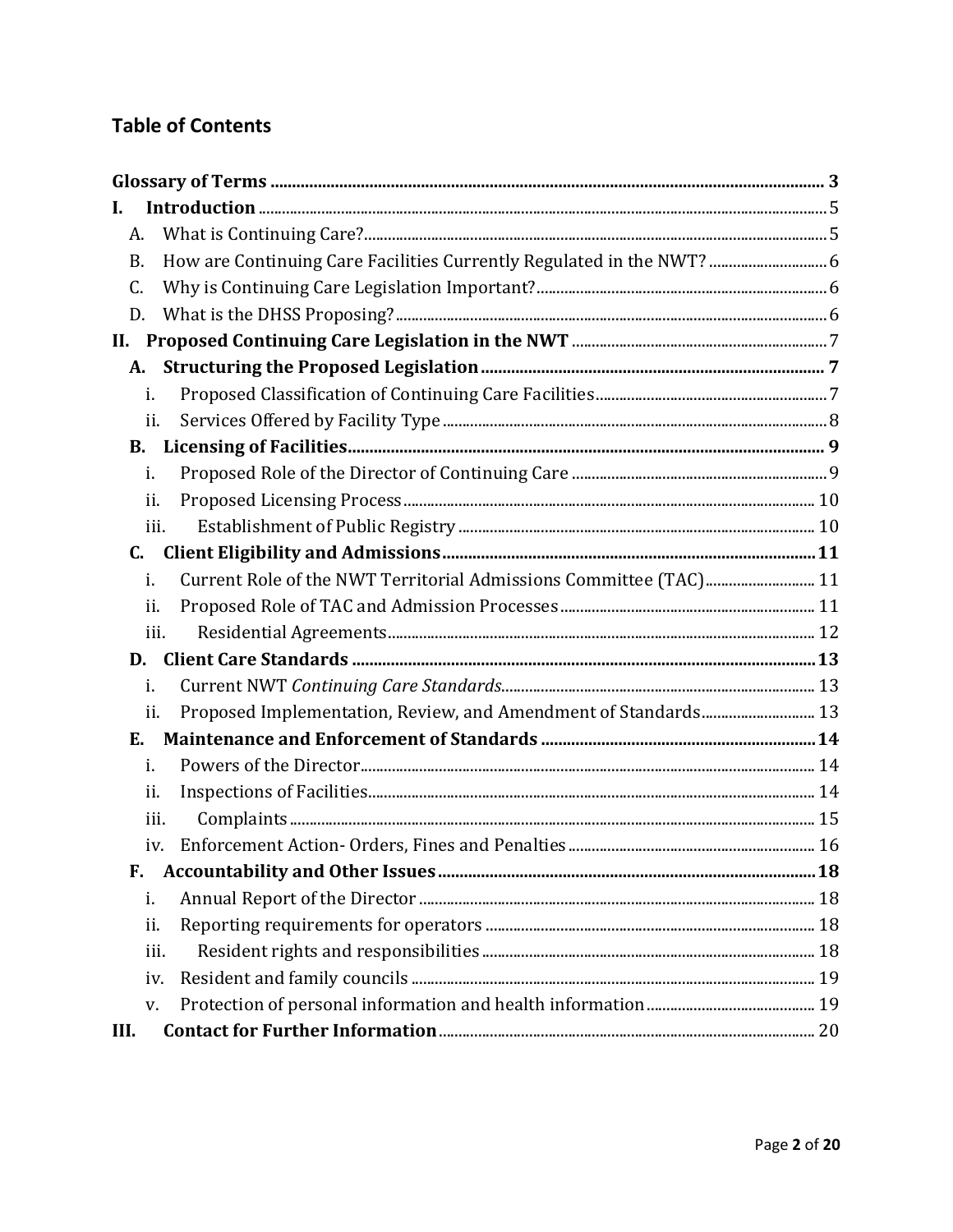# **Glossary of Terms**

| <b>Term</b>                                   | <b>Description</b>                                                                                                                                                                                                                                                                           |
|-----------------------------------------------|----------------------------------------------------------------------------------------------------------------------------------------------------------------------------------------------------------------------------------------------------------------------------------------------|
| <b>Continuing care</b><br>services            | A range of health care, personal care, accommodation, and other<br>support provided to individuals of varying needs in three areas:<br>home and community care; long-term care; and supported living.                                                                                        |
| Corrective plan                               | A list of steps developed by a continuing care facility to address<br>any concern raised by the Director of Continuing Care following an<br>inspection or investigation.                                                                                                                     |
| <b>Enforcement action</b>                     | A number of acts that may be taken by the Director to ensure<br>complying with the Proposed Legislation.<br>facilities<br>are<br>action may include making orders, placing<br>Enforcement<br>conditions on licenses, taking away licenses, and taking steps to<br>issue fines and penalties. |
| Government<br><b>Facilities</b>               | Continuing care facilities that are either government funded or<br>operated. All continuing care facilities currently operating in the<br>NWT are Government Facilities.                                                                                                                     |
| <b>Home</b> and<br>community care<br>services | Nursing care and support for personal care and daily living<br>activities provided in the community to individuals who are<br>unable to perform these activities on their own (as a result of age,<br>disability, injury, or illness).                                                       |
| <b>Internal resolution</b><br>process         | A series of actions or steps developed by a continuing care facility<br>designed to address and resolve concerns from residents or the<br>public before the Director becomes involved.                                                                                                       |
| <b>Licensing</b>                              | A process overseen by the Director of granting a continuing care<br>facility operator the ability to operate a facility.                                                                                                                                                                     |
| Long-term care<br>services                    | 24-hour residential care services provided for people who no<br>longer are able to live independently and require onsite nursing<br>care, 24-hour supervision, and personal care.                                                                                                            |
| <b>Private Facilities</b>                     | Continuing care facilities that are not government funded or<br>operated. There are currently no Private Facilities operating in<br>the NWT.                                                                                                                                                 |
| Proposed<br>Legislation                       | The set of laws and regulations being proposed by the GNWT to<br>regulate continuing care facilities operating in the NWT.                                                                                                                                                                   |
| <b>Policy</b>                                 | A government commitment to the public to follow an action or<br>course of action in pursuit of approved objectives.                                                                                                                                                                          |
| <b>Public registry</b>                        | A list of licensed continuing care facilities, maintained by the<br>Director and accessible by the public.                                                                                                                                                                                   |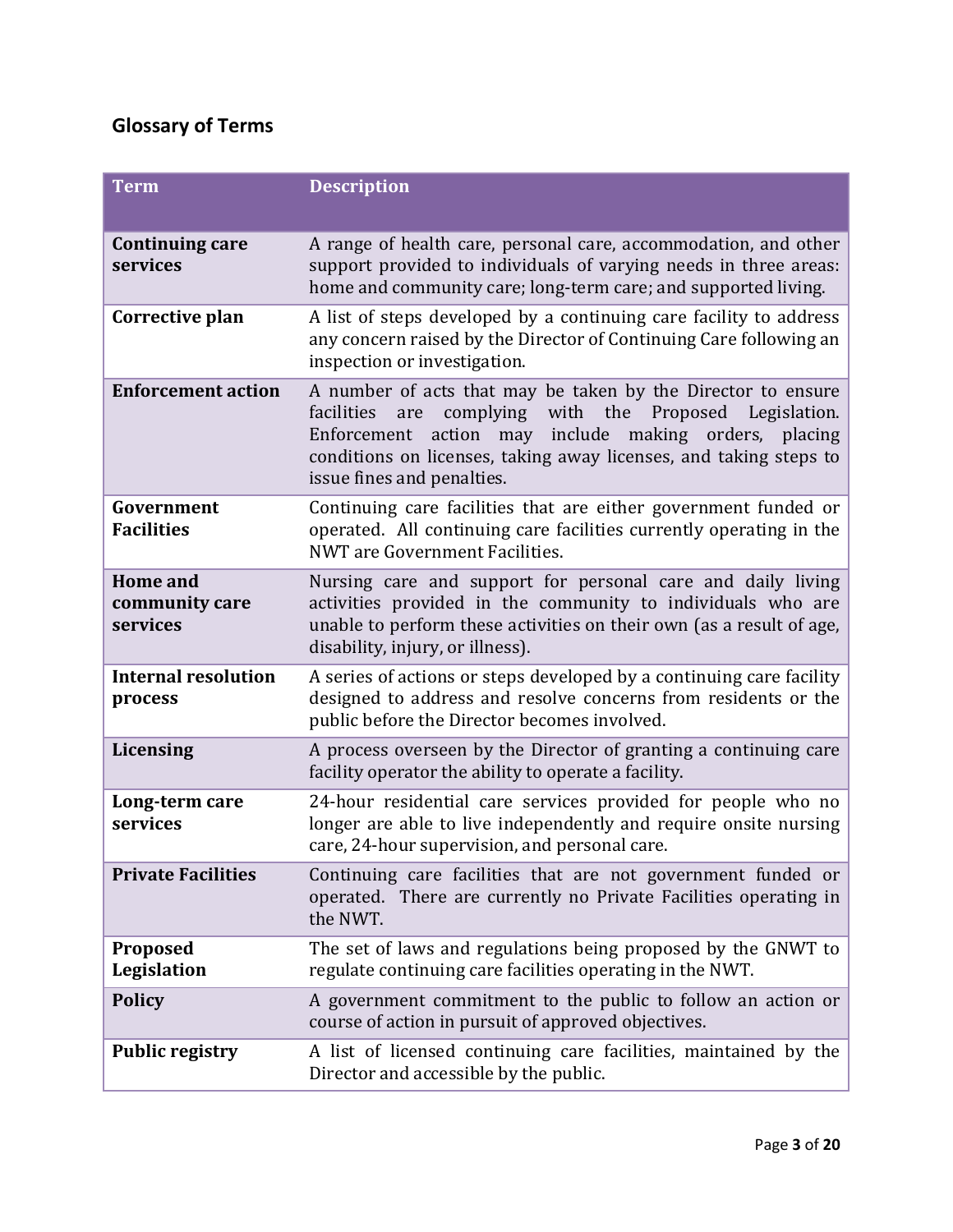| <b>Regulations</b>                                   | Regulations are issued by various government departments and<br>agencies to carry out the intent of legislation.                                                                                                                                                                                                                                                                                                                                                                                                                                                                                       |
|------------------------------------------------------|--------------------------------------------------------------------------------------------------------------------------------------------------------------------------------------------------------------------------------------------------------------------------------------------------------------------------------------------------------------------------------------------------------------------------------------------------------------------------------------------------------------------------------------------------------------------------------------------------------|
| <b>Residential Care</b><br><b>Facilities</b>         | Residential care facilities provide accommodation, meals, and<br>nursing care, support, and supervision based on the person's<br>needs. There are a wide variety of settings where residential care<br>is provided, such as small home-like facilities for persons with<br>physical or developmental disabilities, to large-scale facilities<br>primarily for frail or elderly seniors.                                                                                                                                                                                                                |
|                                                      | Residential care encompasses a range of living options for people,<br>primarily seniors, with different support needs. Residential care<br>facilities can include lodges, assisted living, supportive housing,<br>and long-term care homes. Other terms across Canada are nursing<br>and personal care homes. These facilities offer different levels of<br>care and may be free-standing or co-located with other types of<br>care or hospitals. These facilities serve diverse populations who<br>need access to 24-hour nursing care, personal care, and other<br>therapeutic and support services. |
|                                                      | Residential care facilities: They include all residential facilities in<br>Canada with four or more beds providing counselling, custodial,<br>supervisory, personal, basic nursing and/or full nursing care to at<br>least one resident. Excluded are those facilities providing active<br>medical treatment (general and allied special hospitals).                                                                                                                                                                                                                                                   |
| <b>Standard</b>                                      | A statement of expectations that describe the basic rules which<br>must always be met when designing or delivering a program or<br>service.                                                                                                                                                                                                                                                                                                                                                                                                                                                            |
| <b>Statute</b>                                       | A written law passed by a legislative body.                                                                                                                                                                                                                                                                                                                                                                                                                                                                                                                                                            |
| <b>Supported living</b><br>services                  | 24-hour support and supervision for individuals who are not able<br>to live independently in the community because of physical,<br>cognitive, and/or mental health challenges (e.g. decreased ability<br>to move, understand, and/or remember, and/or manage their<br>mood, emotions, and behaviors.)                                                                                                                                                                                                                                                                                                  |
| <b>Territorial</b><br><b>Admissions</b><br>Committee | Government of the Northwest Territories<br>Territorial<br>The<br>Admissions Committee (TAC) is mandated to provide a territory-<br>wide process for application and admission to NWT facilities.                                                                                                                                                                                                                                                                                                                                                                                                       |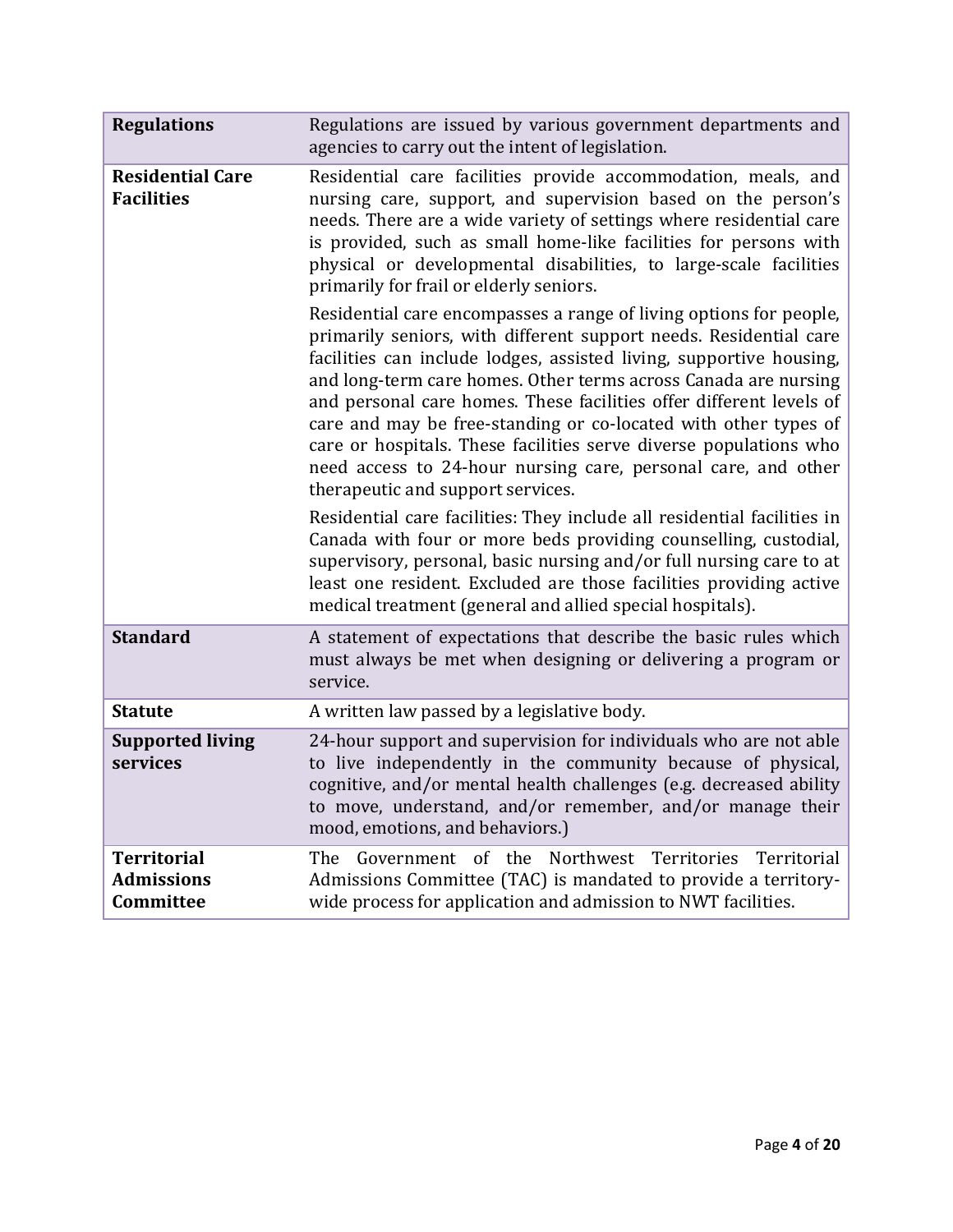# <span id="page-4-0"></span>**I. Introduction**

The Government of the Northwest Territories (GNWT) Department of Health and Social Services (DHSS) is proposing new legislation to regulate continuing care facilities. The goal of the proposed continuing care facilities legislation (the "Proposed Legislation") is to ensure continuing care facilities provide high quality and safe services to people living in the Northwest Territories (NWT).

This Discussion Paper outlines the content that the DHSS is considering to include in the Proposed Legislation, and the DHSS welcomes your feedback on what is currently being proposed, and what additional content may need to be included.

# **A. What are Continuing Care Services?**

<span id="page-4-1"></span>Continuing care services in the NWT provide individuals with health care, personal care, accommodation, and other supports to improve their quality of life. Individuals relying on continuing care services vary in age and may be living in their own home or community. Continuing care services are provided to individuals with different needs in three main service areas: home and community care, long-term care, and supported living.

- *Home and community care services* provide individuals living in the community with nursing care and support for personal care and daily living activities when they are unable to perform these activities on their own (as a result of age, disability, injury, or illness). These services help them to continue living in their own homes rather than a hospital or long-term care facility.
- *Long-term care facilities* are home-like facilities that provide 24 hour care and services for people who no longer are able to live independently and require onsite nursing care, 24-hour supervision, and personal support. Long-term care facilities may also have specialized services, like those used to support patients living with dementia.
- *Supported living facilities* provide 24-hour support and supervision for individuals who have physical, cognitive, and/or mental health challenges (e.g. decreased ability to move, think, or remember). The types of services offered by supported living facilities may overlap with those provided by long-term care facilities. However, nursing care services are not provided in supported living facilities.

Long-term care facilities and supported living facilities that currently exist in the NWT are either operated by the GNWT or by organizations who receive funding from the GNWT ("Government Facilities"). It is expected that the population of seniors residing in the NWT will continue to grow, and the need for long-term care facilities will increase. As a result of this, and changing economic conditions, there may be an increased need for facilities that are not operated or funded by the government (i.e. "Private Facilities") to provide continuing care services in the future. It is important that all facilities, including Private Facilities, be held to consistent standards.

The Proposed Legislation would set and enforce standards in long-term care and supported living facilities. Home and community care services would not fall under the Proposed Legislation, as those services are delivered in the homes of clients.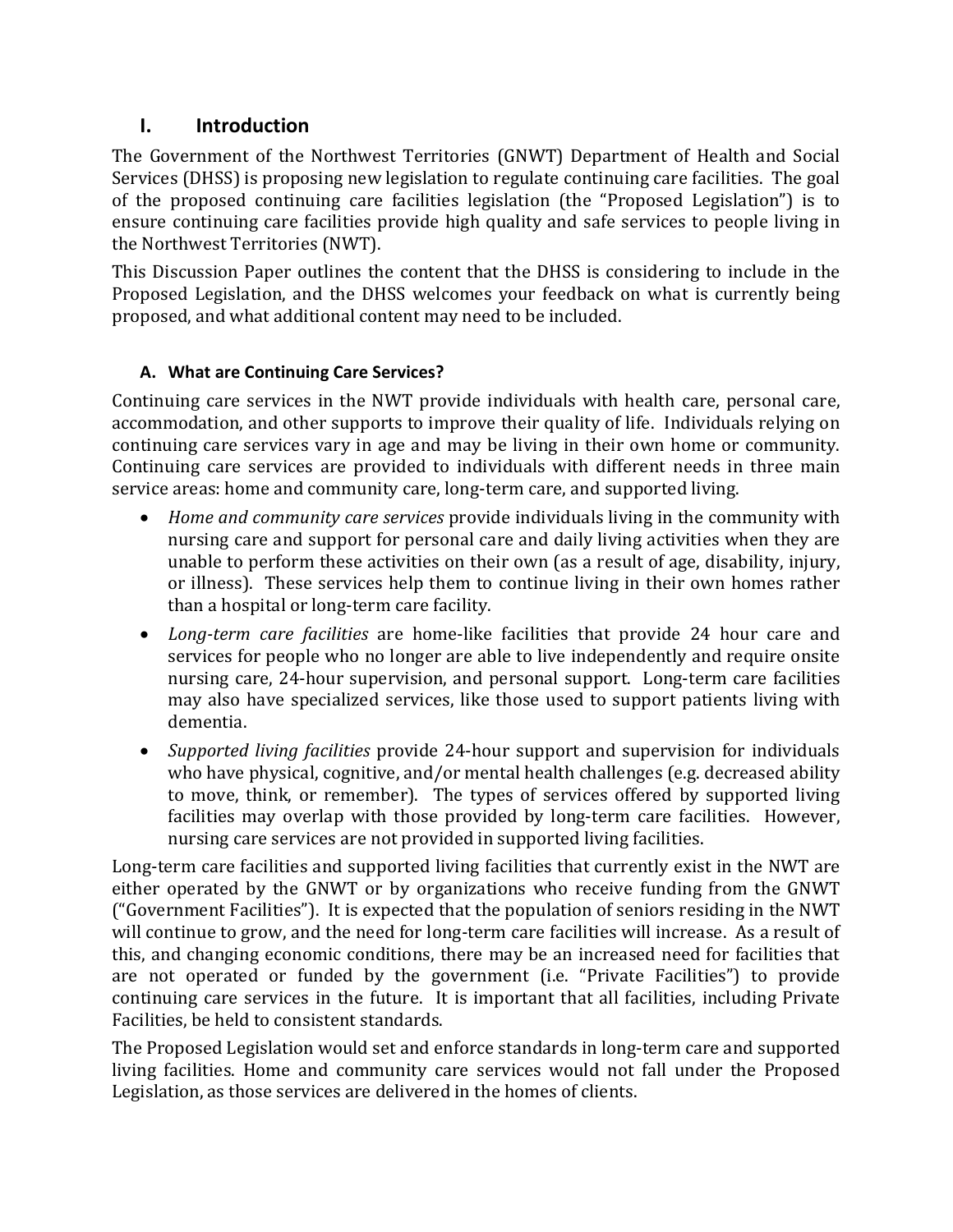#### <span id="page-5-0"></span>**B. How are Continuing Care Facilities Currently Regulated in the NWT?**

The regulation of continuing care facilities is different in each province and territory in Canada. However, most provinces have legislation that specifically addresses continuing care and how facilities are to operate within their province. Some provinces have multiple pieces of legislation to addresses the wide range of health services that can fall under the definition of continuing care (e.g. one set of legislation for long-term care facilities and another set of legislation for supported living facilities).

The NWT does not currently have legislation specifically directed at regulating continuing care facilities. The *Health Insurance and Health and Social Services Administration Act*, RSNWT 1988, c T-3 (HIHSSA) regulates how health and social services are delivered in the NWT, but does not directly address the regulation of continuing care facilities. As a result, there are currently a number of gaps. For example, there is currently no way for the GNWT to inspect Private Facilities.

#### **C. Why is Continuing Care Facilities Legislation Important?**

<span id="page-5-1"></span>The primary purpose of the Proposed Legislation is to protect the residents of continuing care facilities by ensuring that all continuing care facilities meet a consistent standard, whether they are Government or Private Facilities. Facility operators would be informed of what standards they need to adhere to, and the consequences of failing to meet these standards.

While facilities may vary in size and the types of services provided, the DHSS wants to create consistency of standards to ensure that the people living in these facilities are provided with safe, effective, quality care to meet their needs. The population of individuals living in continuing care facilities are often vulnerable and may have a limited support network. Creating consistent standards allows the public to become aware of what they can expect from a continuing care facility operating in the NWT, become confident that they are living in a safe and supportive environment, and understand what steps they can take to have concerns addressed.

#### **D. What is the DHSS Proposing?**

<span id="page-5-2"></span>The Proposed Legislation would establish standards in licensing and registration of continuing care facilities, and provide powers for the GNWT to inspect facilities and enforce standards. Individuals concerned with the operations of a continuing care facility will have the ability to make complaints and have their concerns addressed. The GNWT will have the ability to investigate facilities and will be provided with a number of tools to determine what actions need to be taken to correct any issues that are identified. Facilities that fail to follow the Proposed Legislation will be subject to further orders, fines, and/or penalties.

Additionally, the Proposed Legislation would support resident centered care. Facilities would be required to set out clear rights that a resident is entitled to, and resident and family councils may be established in each continuing care facility to promote the wellbeing of all residents.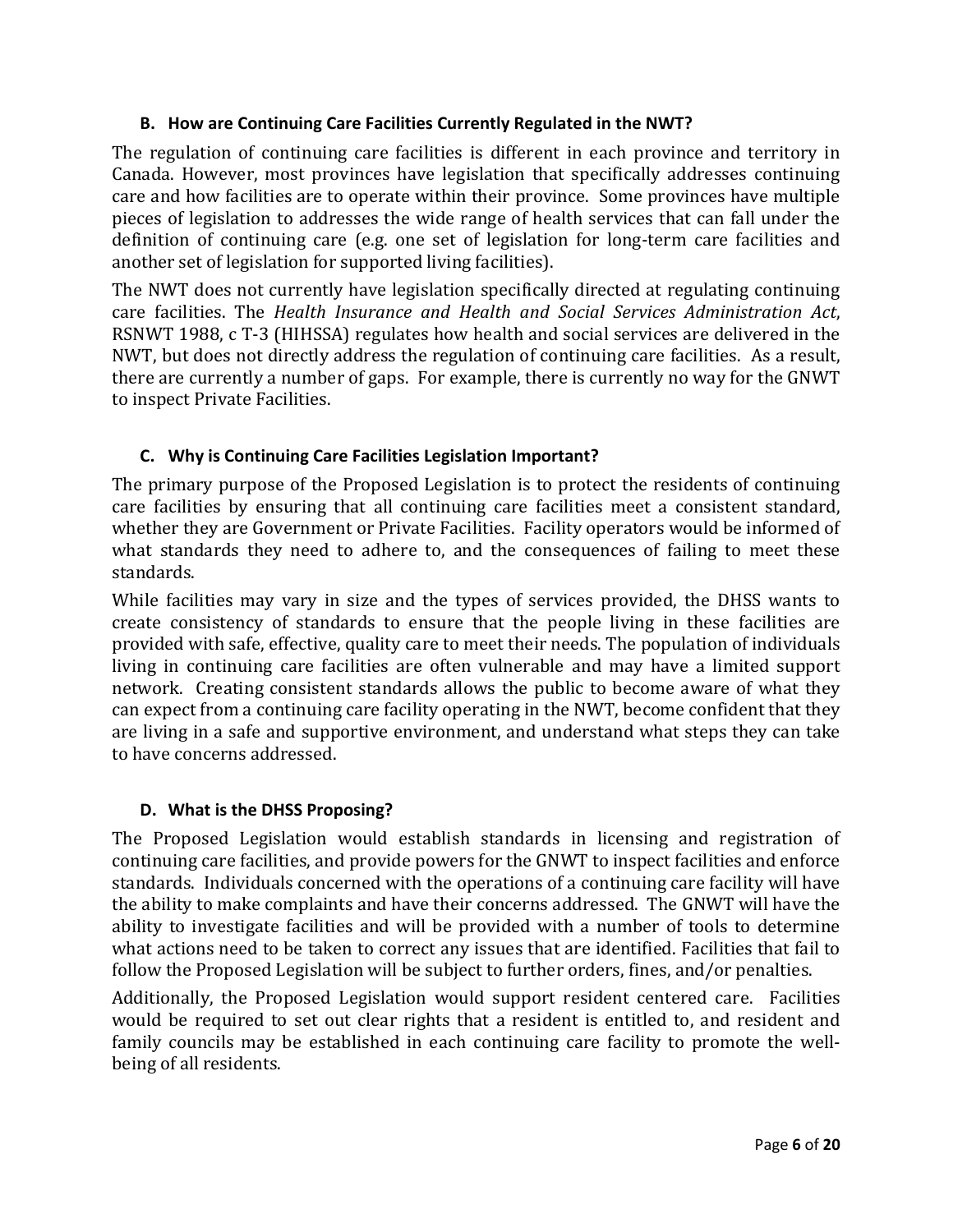**Questions for Consideration:**

**1. Do you think that creating new laws for continuing care facilities is important? Why?**

**2. Have you had any positive or negative experiences with the quality or safety of care provided by a continuing care facility that you would like to share?**

**3. What would you like to see included in the law to make sure these services are high quality and safe?**

# <span id="page-6-0"></span>**II. Proposed Continuing Care Legislation in the NWT**

# <span id="page-6-1"></span>**A. Structuring the Proposed Legislation**

# **i. Proposed Classification of Continuing Care Facilities**

<span id="page-6-2"></span>The Proposed Legislation would apply to all facilities classified as "continuing care facilities," regardless of whether they are Government or Private Facilities. The proposed definition of continuing care facilities would include all residential facilities that provide health care, personal care, and other supports to promote independence and improve quality of life for residents living within the facility.

Continuing care facilities would be separated into different *classes* of facilities based on the types of services offered by the facility and the types of needs that the facility intends to serve. Initially, there would be two classes of facilities: long-term care facilities and supported living facilities. Other classes of continuing care facilities may exist in the future, and the legislation would be designed to include the regulation of these new facilities as needed.

The Proposed Legislation would be made up of one main statute as well as a number of regulations. Together, the statue and the regulations form the laws that regulate Together, the statue and the regulations form the laws that regulate continuing care facilities. The statute would address a number of areas that are applicable to all continuing care facilities, including:

- Who will be responsible for managing the regulation of continuing care facilities.
- How continuing care facilities are classified.
- How continuing care facilities will be licensed in the NWT and how the GNWT will keep track of these facilities.
- How individuals are determined to be eligible for admission into continuing care facilities, and how they will be admitted.
- The care standards that apply to a facility.
- Inspections and enforcement of standards.
- Complaints and penalties.
- How facilities will be held responsible to the public.

Regulations would also be developed to support the statute. General continuing care regulations would be developed to provide more detail about areas covered in the statute, including administrative processes in the regulation of continuing care facilities (for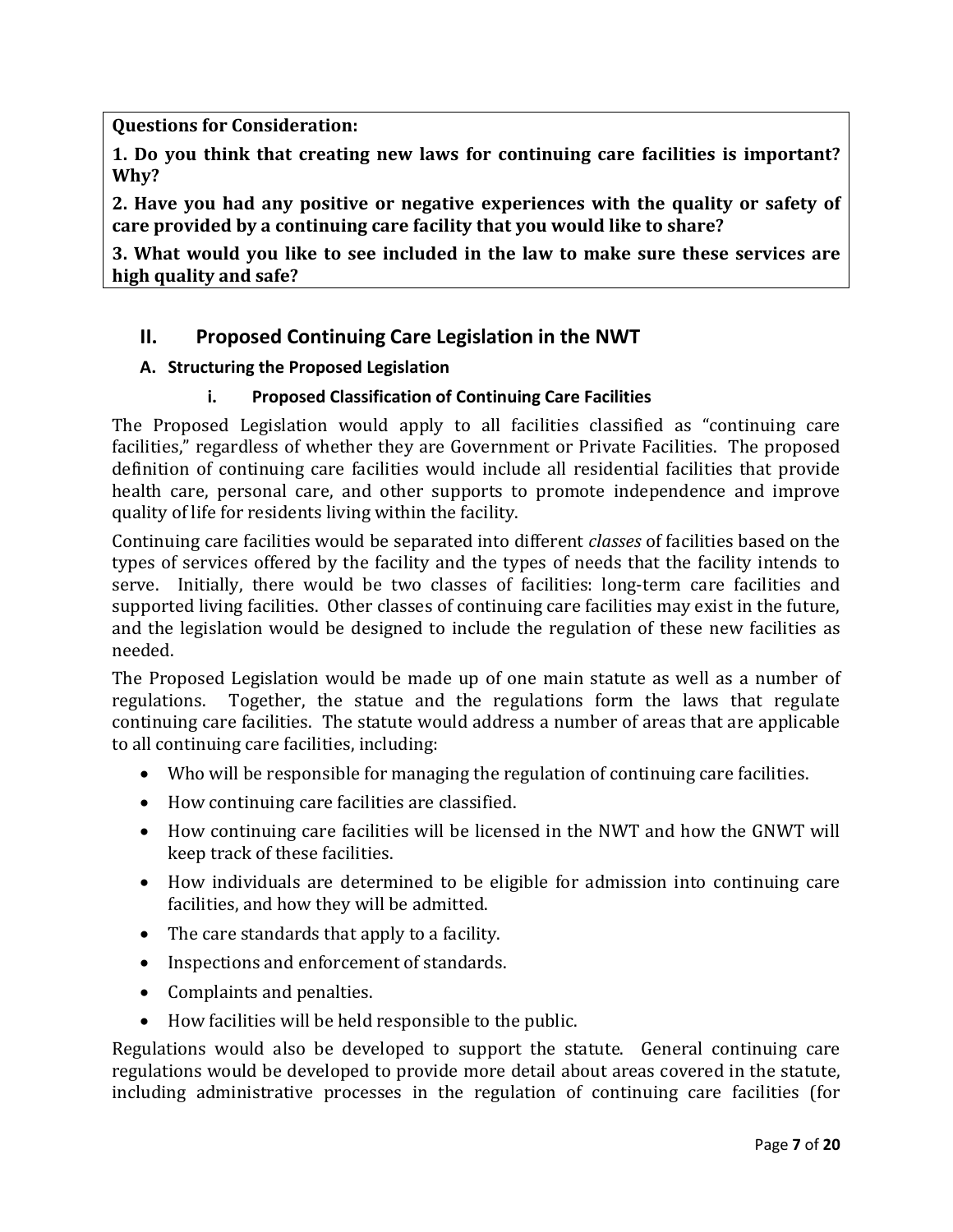example, licensing). Class-specific regulations would also be developed to address issues that are particular to a specific class of continuing care facility. For example, a specific regulation would be created for long-term care facilities to deal with specific issues that will only be applicable to long-term care facilities and not any other class of continuing care facility.

The statute would also provide a Director of Continuing Care with the power to establish other standards, policies, or procedures to address more specific topics (e.g. care standards and facility design standards). The proposed powers of this individual are further outlined later in this discussion paper.



<span id="page-7-0"></span>The general structure of the Proposed Legislation is outlined in the diagram below.

# **ii. Services Offered by Facility Type**

The Proposed Legislation would outline the general nature of the programs and services that are offered in each type of facility.

The proposed definition of *long-term care facilities* would include continuing care facilities that provide personal care, nursing care, and other supports to residents who are unable to fully care for themselves and required prolonged care, whether temporary or permanent. Basic programs and services provided by long-term care facilities would include:

- Accommodation and meals;
- Facility services (including laundry/linen services);
- Nursing services (24-hour access);
- Personal services;
- Dietary services (including therapeutic and special diets, as required);
- Medication supervision and administration; and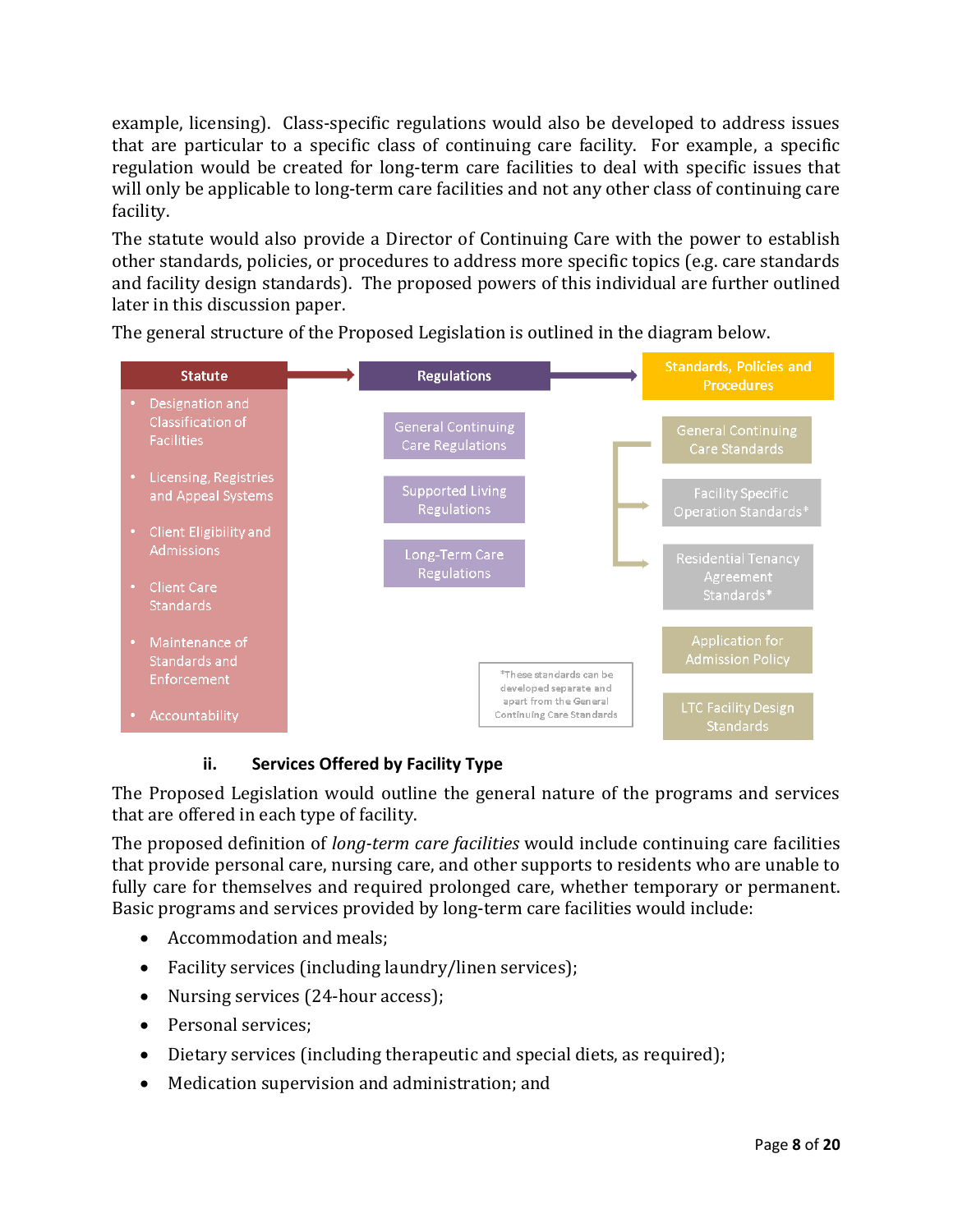• Life enrichment services (including social and recreational services).

The proposed definition of *supported living facilities* would include facilities that provide 24-hour support and supervision for people who have a physical, cognitive, and/or mental health challenge, but do not need nursing care. Supported living provides services in a home-like setting while helping individuals maintain as much independence as possible. Basic programs and services offered by supported living facilities would include:

- Accommodation and meals;
- Facility services (including laundry/linen services);
- Personal services:
- Dietary services (including therapeutic and special diets, as required);
- Medication supervision and administration; and
- Life enrichment services (including social and recreational services).

#### **Questions for Consideration:**

**1. Are there any other classes of facilities that you would consider to be continuing care facilities that should be included in the Proposed Legislation?**

**2. Do you think that the description of long-term care and supported living is clear?**

#### **B. Licensing of Facilities**

<span id="page-8-0"></span>Licensing refers to the process where a facility must meet a number of minimum requirements before it would be allowed to operate as a continuing care facility. No continuing care facility would be able to operate in the NWT without a license. This helps ensure that the public is protected and facility operators are able to maintain their reputation by demonstrating they are properly licensed.

#### **i. Proposed Role of the Director of Continuing Care**

<span id="page-8-1"></span>The Proposed Legislation would allow the NWT Minister of Health and Social Services to appoint a Director of Continuing Care (the "Director") to manage the licensing process. The Director would have the ability to make decisions on whether a new license application or renewal application is approved. The Director would also have the ability to place conditions on, suspend, or take away a license if a facility operator has not been following the Proposed Legislation (including its regulations, standards, policies, or procedures).

<span id="page-8-2"></span>In order for the Director to be able to carry out their duties, they would have the ability to inspect a continuing care facility that is applying for a new license or the renewal of a license. They could also inspect a facility that is being suspected of operating as a continuing care facility without a license. Inspections are discussed later in this Discussion Paper.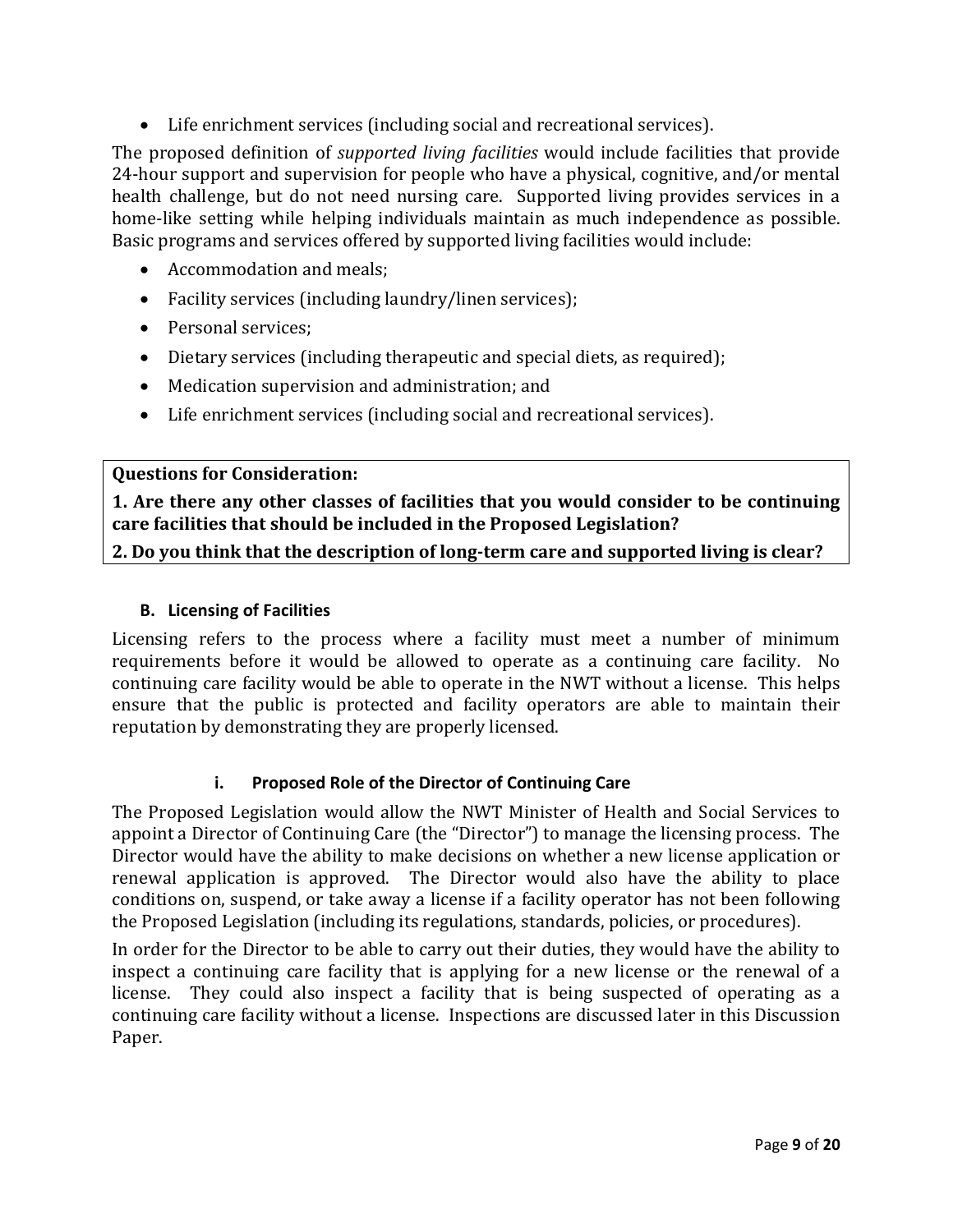### **ii. Proposed Licensing Process**

An operator applying for a license would need to provide information to the Director to demonstrate, among other things, that they have the necessary safety plans, financing, and insurance in place to operate a continuing care facility. The Director may ask for additional information after reviewing the license application. The duration of a license could vary significantly. In other provinces, the duration of a license can vary anywhere between 1-30 years.

Facility operators would be required to provide the Director with updated information that may affect their licensing status during the periods between license renewals. This may include unexpected changes in their insurance coverage, building and mechanical failures, or any other incidents or events that may affect the facility's ability to meet safety standards that are in place.

In the event that the Director places conditions on a license, refuses an application for a new license, refuses the renewal of a license, or suspends or takes away a license, the operator would have an opportunity to appeal the decision through the courts.

# **iii. Establishment of Public Registry**

<span id="page-9-0"></span>The Director would also have the task of maintaining a list of licensed continuing care facilities, called a public registry. Certain information from this public registry would be available to the public for review. For example, an individual considering whether they want to move into a long-term care facility can ensure that it is properly licensed, and determine whether there are any areas where the facility is not following the Proposed Legislation. Information provided in the public registry may include:

- The name of the facility;
- Class of continuing care facility being operated;
- How many people can reside in the facility;
- Date license was issued and expiry date;
- Summaries of inspection or investigation reports;
- Any conditions that have been placed on the license; and
- Any orders that have been made against the facility.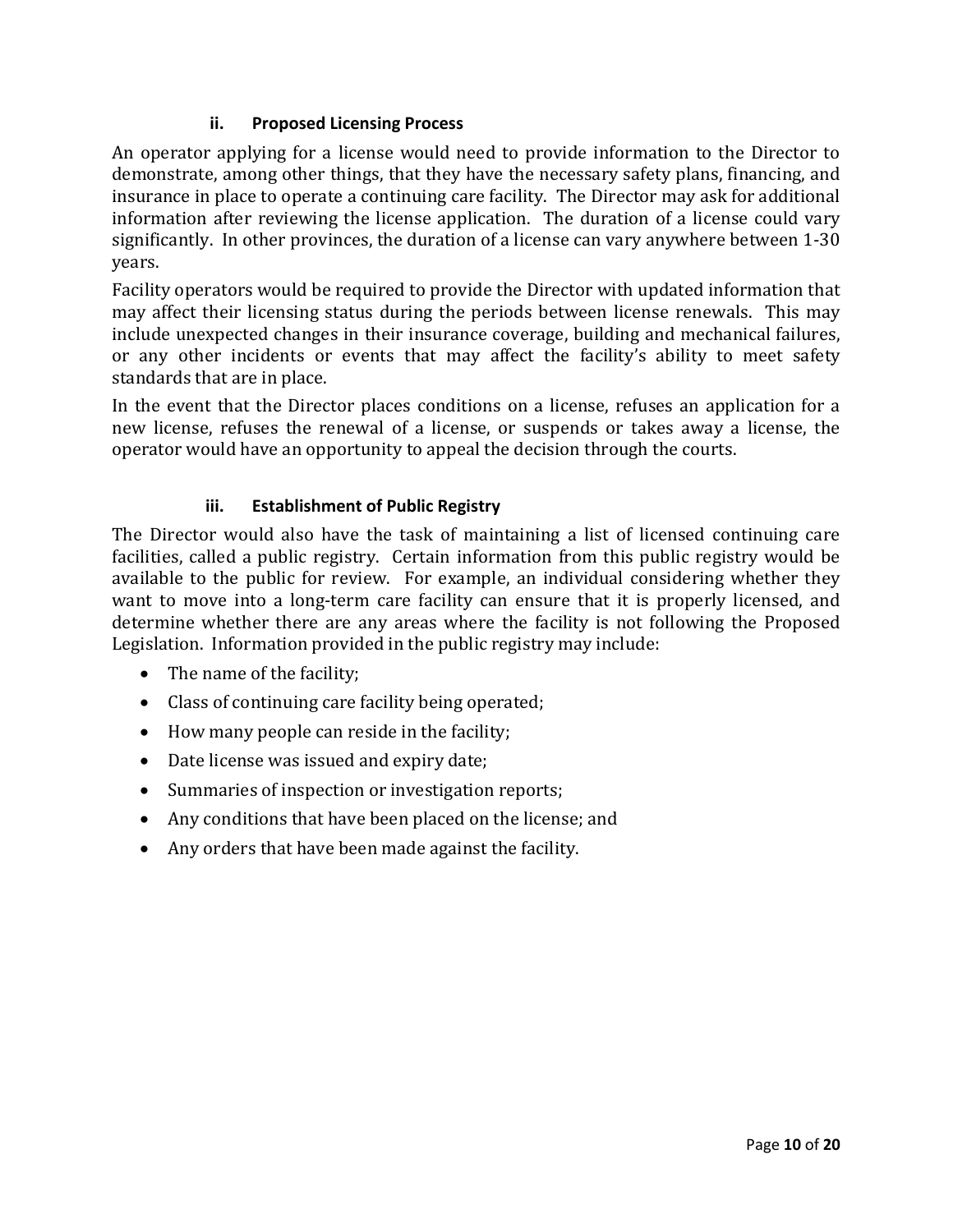**Questions for Consideration**

**1. What criteria or factors should a Director consider when approving a license?**

**2. Do you think licensed continuing care facilities should be able to operate other businesses within the same facility (e.g. stores and other services)? Do you think this is something that should be approved by the Director as part of the licensing process?**

**3. How long should a license be valid before an operator needs to have it renewed?**

**4. What information would be useful for you to see in the Public Registry, if you or a family member were considering moving to a facility or were staying in a facility?**

**5. What would be the best way for you or your family members to access the Public Registry (e.g. online, though an office, etc.)?**

#### <span id="page-10-0"></span>**C. Client Eligibility and Admissions**

One of the purposes of the Proposed Legislation is to provide a consistent approach for determining eligibility and admissions to Government Facilities in the NWT. Other provinces sometimes include eligibility requirements in their legislation, but with different levels of detail. When eligibility requirements are included, they usually focus on the needs of a resident and whether a facility will be able to accommodate that need. A review of applications is often completed by a committee like NWT Territorial Admissions Committee (TAC) to determine eligibility.

#### **i. Current Role of the NWT Territorial Admissions Committee (TAC)**

<span id="page-10-1"></span>The TAC currently reviews applications of individuals to determine their eligibility for placement in long-term care facilities operated or funded by the government, in accordance with the DHSS' *Long-Term Care Application for Admission Policy*. TAC also reviews applications for the Hay River Supportive Living Campus (a supported living facility). The eligibility of applicants is based on their care needs. TAC is also responsible for maintaining a territorial waitlist of eligible applicants when a bed is not available at the time of application, and for determining who on the Territorial Waitlist is offered the next available bed in a facility. When a bed becomes available, it is given to the individual with the highest care need on the waitlist.

Eligibility and admissions in other supported living facilities are managed by the Northwest Territories Health and Social Services Authority, Tlicho Community Services Agency, and Hay River Health and Social Services Authority.

#### **ii. Proposed Role of TAC and Admission Processes**

<span id="page-10-2"></span>Under the Proposed Legislation, TAC would remain responsible for determining the eligibility of individuals who apply for admission into a Government Facility and implementing procedures for how it will review those applications. TAC would also remain responsible for maintaining a waitlist of eligible applicants and determining who is offered the next available bed in Government Facility. Private Facilities that receive no public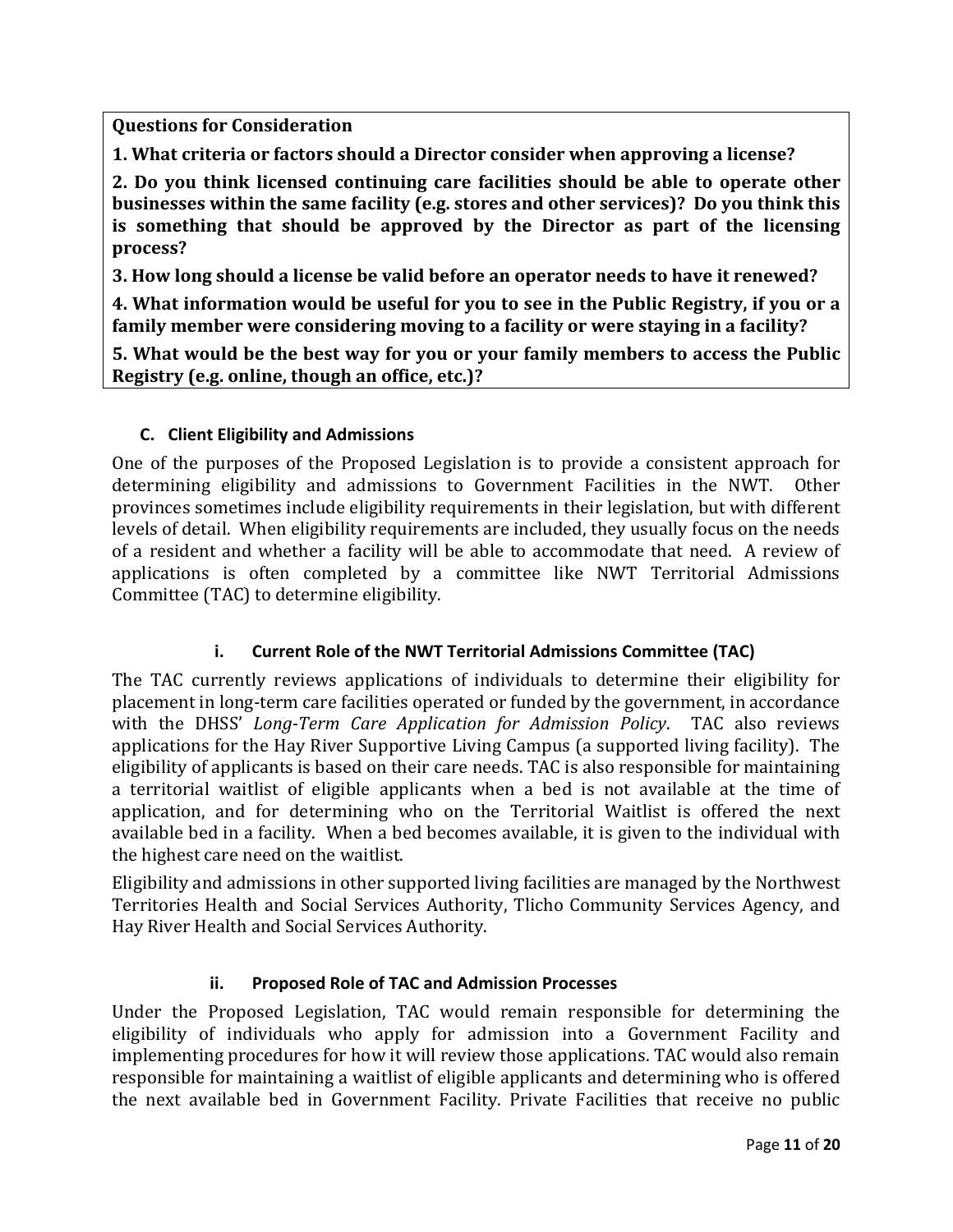funding to operate would need to establish their own admissions policies and procedures, but may consult with the DHSS to ensure that their policies and procedures are consistent with those that are developed for TAC.

### **iii. Residential Agreements**

<span id="page-11-0"></span>Another purpose of the Proposed Legislation is to ensure that expectations are clear to both the resident and operator when a resident moves into a facility. Many residents will be trying to make the facility their new home. In some ways, this is no different from any other individual who is renting a living accommodation from a landlord.

The NWT *Residential Tenancies Act* (RTA) currently governs landlord-tenant relationships in the NWT. However, living accommodations provided by continuing care facilities are not covered by the RTA, which means that residents living in a continuing care facility do not get the legal protections that tenants benefit from under the RTA.

To ensure that expectations are clear between a resident and a facility operator, the Proposed Legislation would require a written agreement between the resident and operator. A number of areas would be addressed by the agreement, including:

- Services to be provided;
- Roles and responsibilities of the facility operator;
- Roles and responsibilities of resident and/or guardian of the resident;
- Payment of security deposit;
- Payment of accommodation fees (these are the fees that residents will be required to pay to cover accommodation, meals, and other expenses that are not covered by government funding);
- Notification requirements for change in fees;
- Procedures for operator inspections at the beginning, during, and at the end of the tenancy;
- Notice period for termination of the residential agreement and process for termination;
- Emergency termination of residential agreement by operator;
- Termination of residential agreement upon death;
- Termination upon transfer to higher level of care; and
- Service of notices and documents (how the resident will bring issues to the attention of the operator, and how the operator will bring issues to the attention of the resident).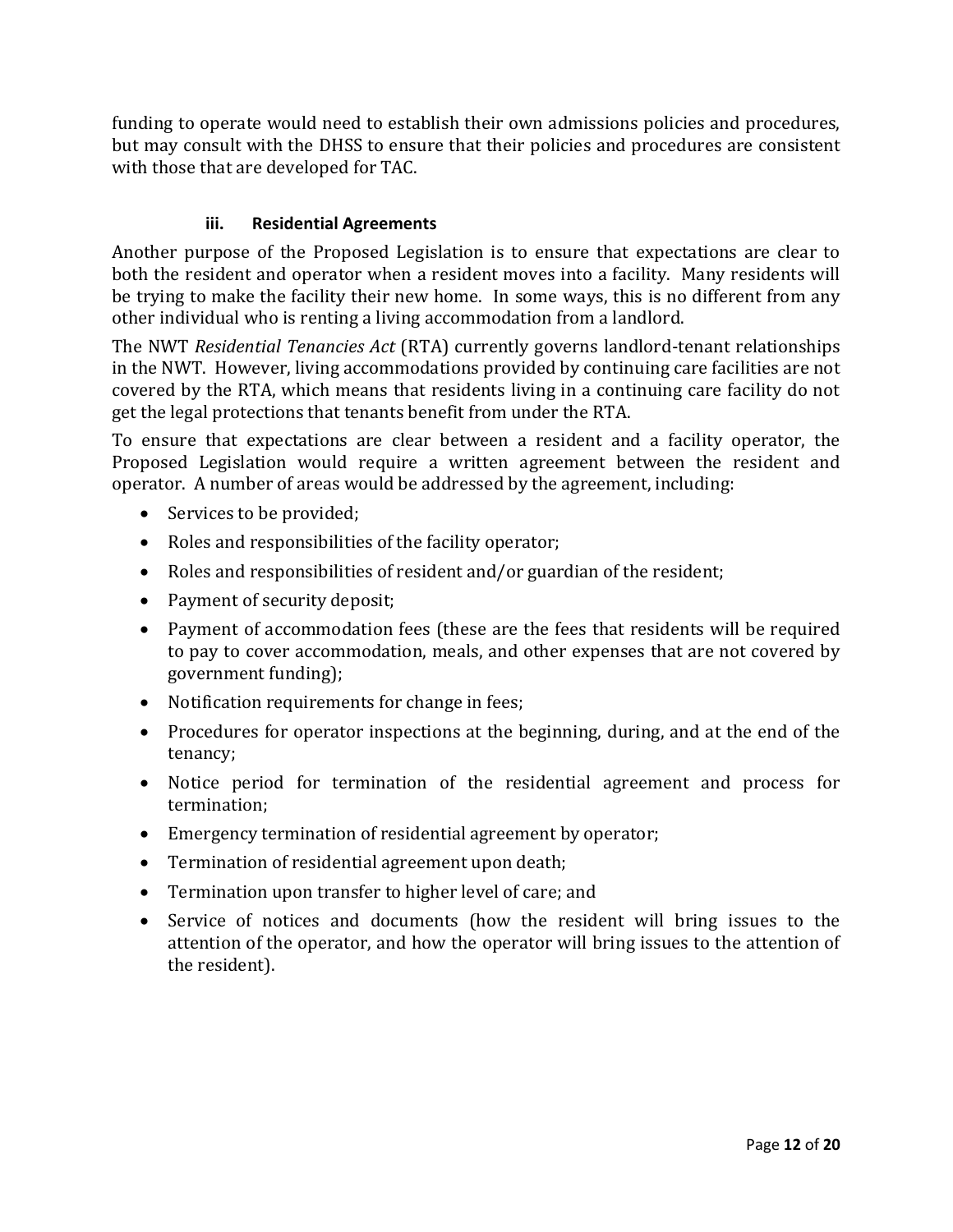**Questions for Consideration**

**1. What other information or factors do you think TAC should consider when determining eligibility for admission into a continuing care facility?**

**2. If an individual disagrees with a decision that TAC makes about their eligibility, what options should the individual or their family members have?**

**3. What other terms would you like to see in a Residential Agreement?**

**4. Do you think that the admissions process for Private Facilities should be regulated? If so, what aspects of admissions should be regulated?**

#### <span id="page-12-0"></span>**D. Operational Standards**

#### **i. Current NWT** *Continuing Care Standards*

<span id="page-12-1"></span>In the NWT, there is already a set of *Continuing Care Standards* (Standards) in place which must be followed by Government Facilities currently operating in the NWT. The Standards cover topics like admission and care plans, personal care standards, staffing standards, facility requirements, food services, requirements for programming, cleanliness and maintenance, use of physical restraints, and medication/prescriptions.

Some provinces have integrated parts of their operational standards into their legislation, while others have left the standards as a stand-alone document (similar to what the NWT has right now with the *Continuing Care Standards*).

#### **ii. Proposed Implementation, Review, and Amendment of Standards**

<span id="page-12-2"></span>Under the Proposed Legislation, the Director would have the ability to establish and adopt standards, policies, or procedures. The current *Continuing Care Standards* would be adopted as a set of standards that all continuing care facilities would need to adhere to.

Operational standards will naturally change over time as best practices change. Therefore, it is important that the *Continuing Care Standards* be reviewed on a regular basis. The current *Continuing Care Standards* are reviewed every three years, or whenever the Minister directs a review.

#### **Questions for Consideration**

**1. What other items should be addressed in the Continuing Care Standards?**

- **2. Who should be involved in reviewing the Continuing Care Standards?**
- **3. How often do you think the Continuing Care Standards should be reviewed?**

<span id="page-12-3"></span>**4. What would be the best way for residents or their families to get access to the Continuing Care Standards, or any other standards, policies, or procedures?**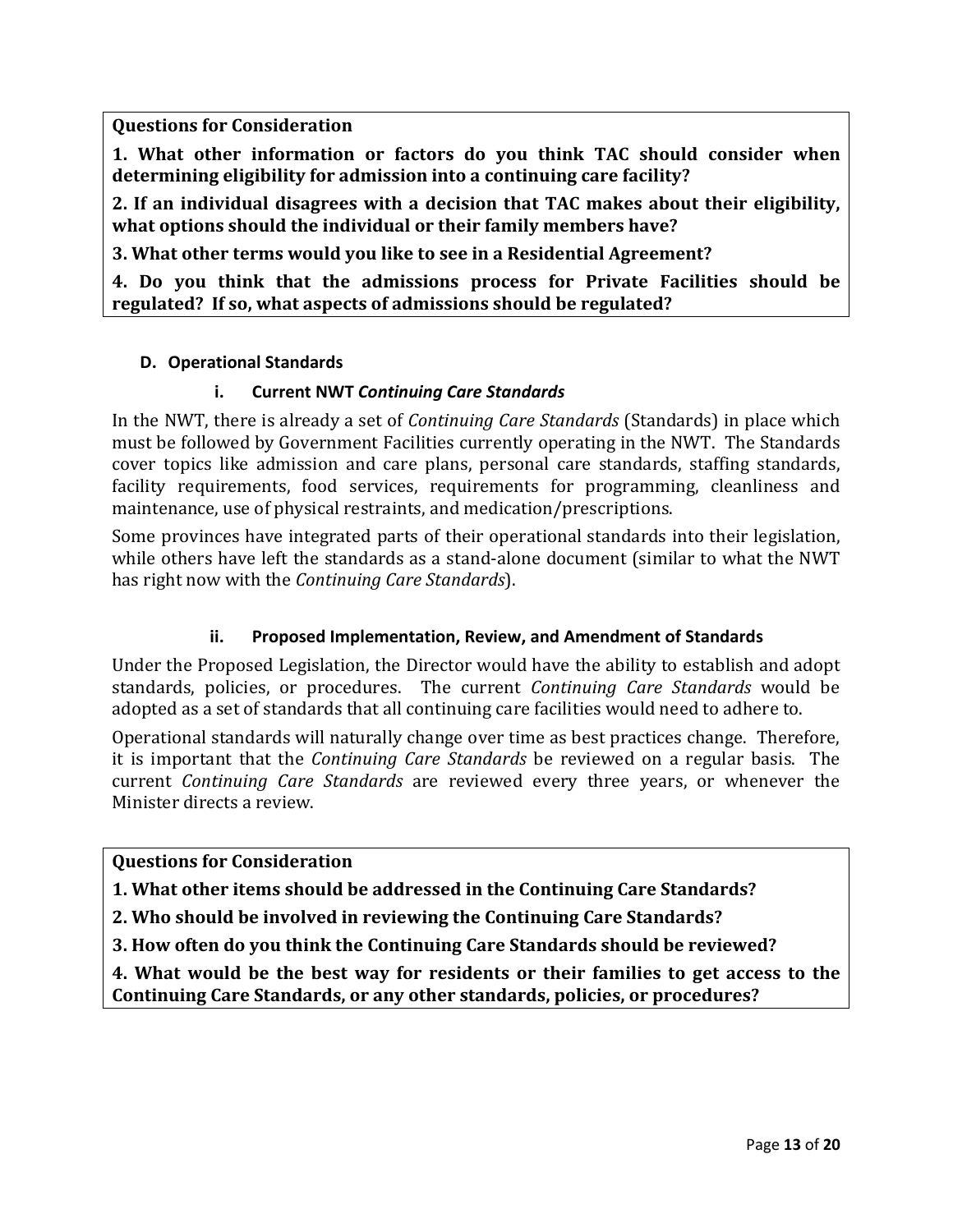#### **E. Maintenance and Enforcement of Standards**

Licensing is a first step in ensuring that public safety is protected and that a facility meets an adequate level of care. However, issues may arise in between periods of licensing renewal, which need to be addressed and brought to the immediate attention of the Director in certain circumstances. All provinces have set out a complaints, inspection, and investigation process to ensure continuing care facilities comply with the standards in place. Failure to adhere to those standards may lead to fines, penalties, and other actions like the revocation of a license.

#### **i. Powers of the Director**

<span id="page-13-0"></span>Under the Proposed Legislation, the Director would have responsibility over the following in order to maintain and enforce standards:

- Establishing inspection schedules;
- Receiving and processing complaints from residents and members of the public;
- Appointing inspectors and investigators;
- Establishing processes for inspections and investigations;
- Placing conditions on licenses;
- Approving correction plans submitted by operators and monitoring the fulfillment of its terms;
- Issuing enforcement orders; and
- Revoking licenses.

#### **ii. Inspections of Facilities**

<span id="page-13-1"></span>It would not be possible for a single individual to carry out all of the above responsibilities. As a result, the Proposed Legislation would allow the Director to appoint inspectors to conduct inspections on the Director's behalf. Inspectors would review adherence to care standards, including standards relating to health and personal care, physical facilities, maintenance, and record keeping.

An inspector may be authorized by the Director to exercise the following powers:

- Enter into a facility at a reasonable time to conduct an inspection;
- Examine records and documents;
- Inspect and take samples of any material, food, or equipment;
- Perform testing, take photographs, or make recordings;
- Interview operators, employees, residents, relatives or legal representatives of the resident, and any other person (resident and family surveys may be employed); and
- Retain an expert that the inspector deems necessary to complete an inspection.

A report would be created by the inspector to summarize the inspection. Summaries of inspection reports may be posted on the public registry with personal information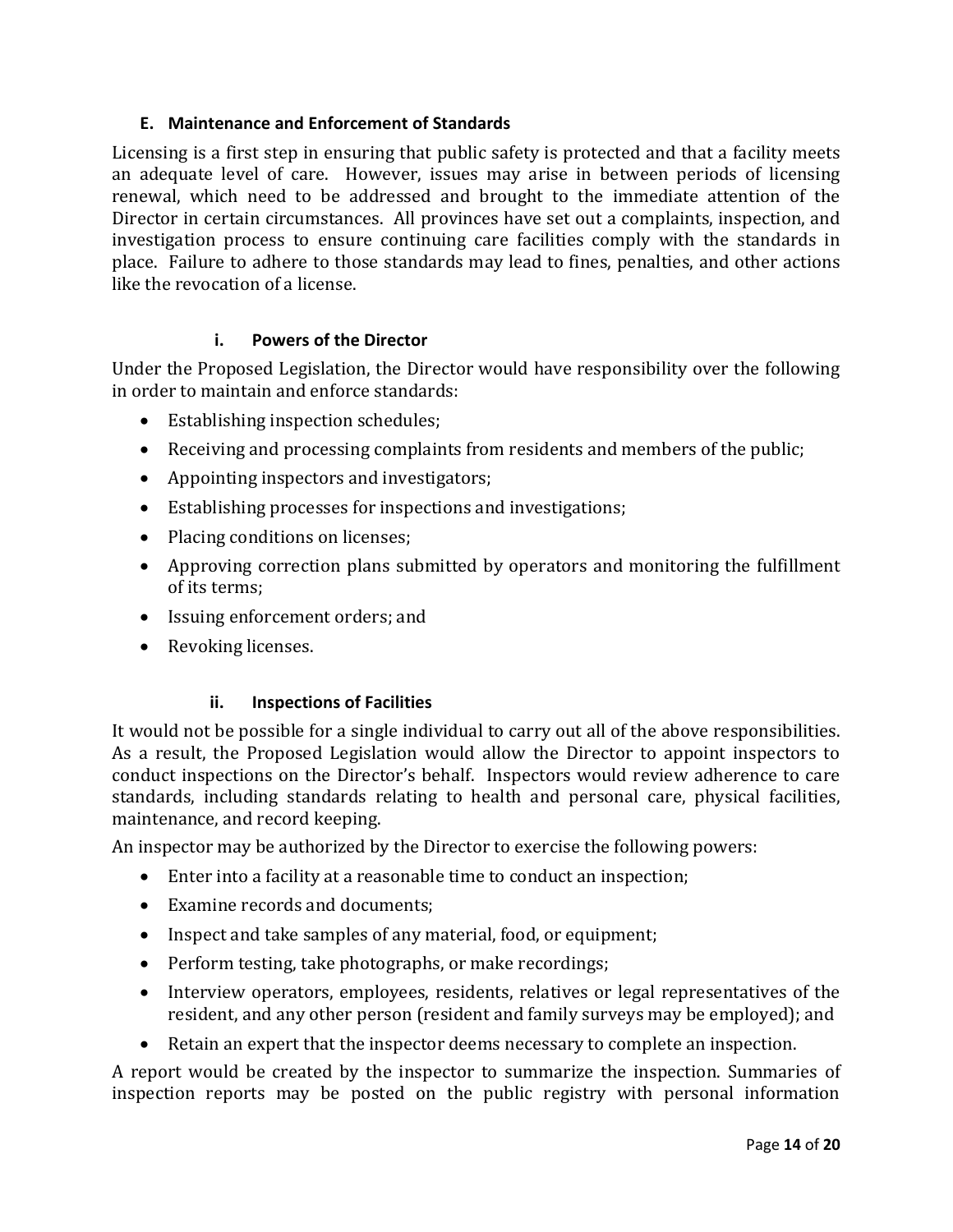belonging to individuals removed. If a report reveals further follow up is required, then it may be referred back to the Director for further action.

# **iii. Complaints Process**

<span id="page-14-0"></span>The Proposed Legislation would put in place a complaints process to allow residents, their family members, and any other interested parties to raise concerns about the care provided by operators. The purpose of the Proposed Legislation is to provide an opportunity for the party making the complaint to first attempt to resolve the issue with the facility operator directly. The Proposed legislation would require all operators to have an internal resolution process in place. However, there are some issues that the facility operator may not resolve to the satisfaction of the individual(s) making the complaint, and there would be some issues that are serious enough to warrant automatic immediate notification to the Director as discussed in the next section.

When a complaint reaches the Director, an investigation may take place. Investigators would be appointed by the Director, and given powers similar to an inspector, and a resolution may be mediated between the resident and the facility operator. The Director may also take further enforcement action, like scheduling further follow up inspections. In instances where the Director does not believe a complaint is supported, the Director would have the ability to dismiss a complaint.

<span id="page-14-1"></span>

The following figure outlines the proposed complaints process.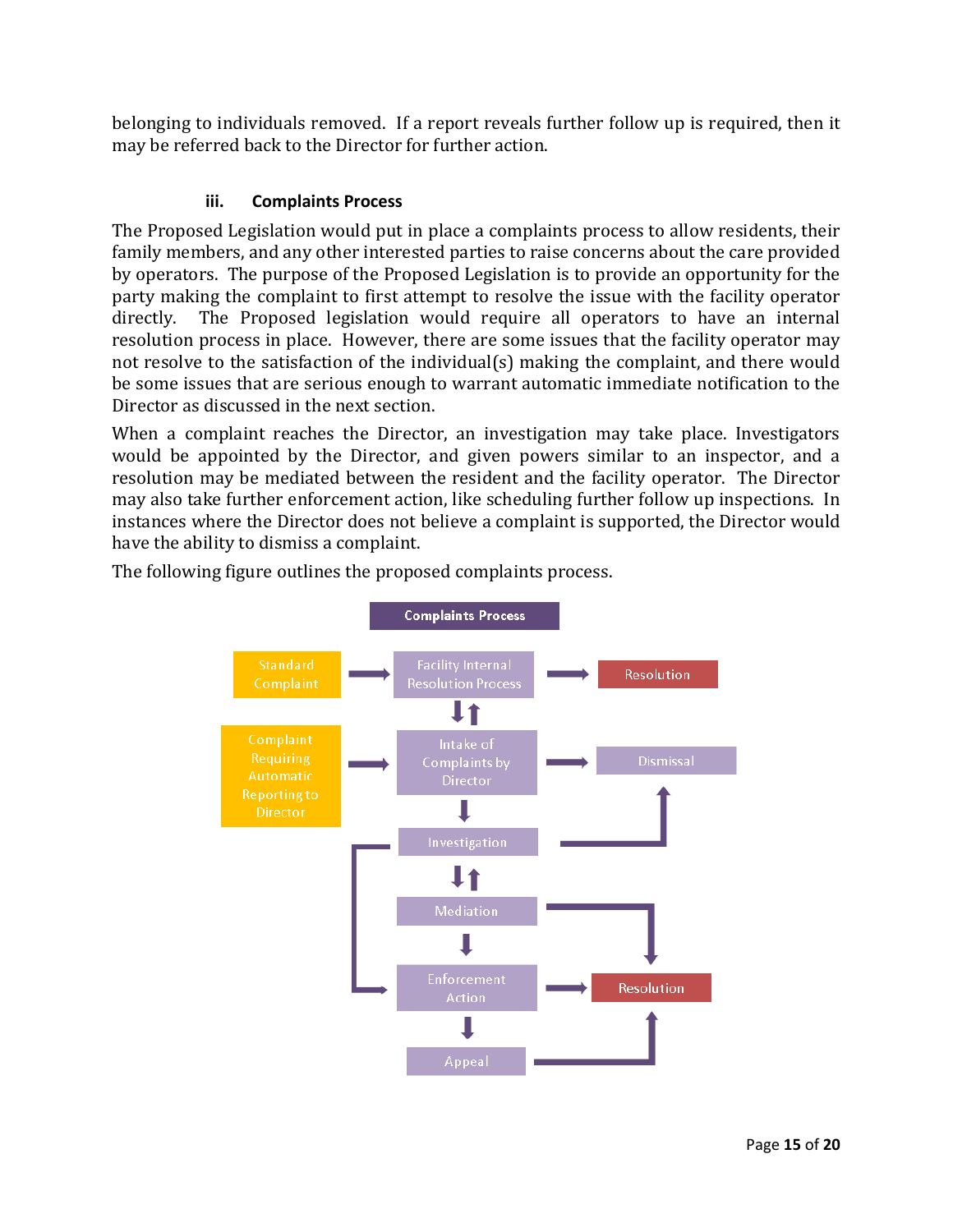#### **iv. Enforcement Action- Orders, Fines, and Penalties**

The Director would be given the ability to issue a range of orders under the Proposed Legislation to ensure action is taken by a facility operator. In most cases where an inspection or investigation has revealed that a facility operator has failed to follow the Proposed Legislation or failed to comply with standards, the Director would try to encourage change by requiring the facility operator to develop a corrective plan, which must be approved by the Director. The Director may also choose to issue a compliance order (requiring a facility operator to perform certain tasks) if there are a limited number of issues that can be easily addressed through such an order.

In instances where more serious violations have taken place, the Director could place conditions on a license which may limit the types of programs and services offered by a facility, place restrictions on the types of activities that can be performed by staff members, or limit the amount of residents that can reside at a facility. The public registry would be updated to reflect these conditions.

In exceptional circumstances, a license may be suspended for a period of time or revoked. This would take place when a facility operator has had a history of repeated or serious violations, and where the health or safety of a resident is compromised or at risk of being compromised. The Director may appoint an "administrator" to help temporarily operate the facility. The administrator is an individual appointed by the GNWT to temporarily take over the operation of a continuing care facility while the operator takes steps to comply with the legislation.

In instances where abuse, criminal offences, or other regulatory offences are involved, the Director may refer the matter to another government department and/or the RCMP.

An operator who is the subject of an order made by the Director would be given an opportunity to appeal the order before the court within a specified period of time.

Certain misconduct by the facility operator would constitute an offence under the Proposed Legislation, and fines may be issued. Offences may include failing to cooperate with an inspection or investigation, destroying or falsifying records, or failing to comply with an order of the Director. The proposed fines and penalties are meant to reflect the seriousness of not following the Proposed Legislation, and are consistent with other laws like the *Public Health Act*.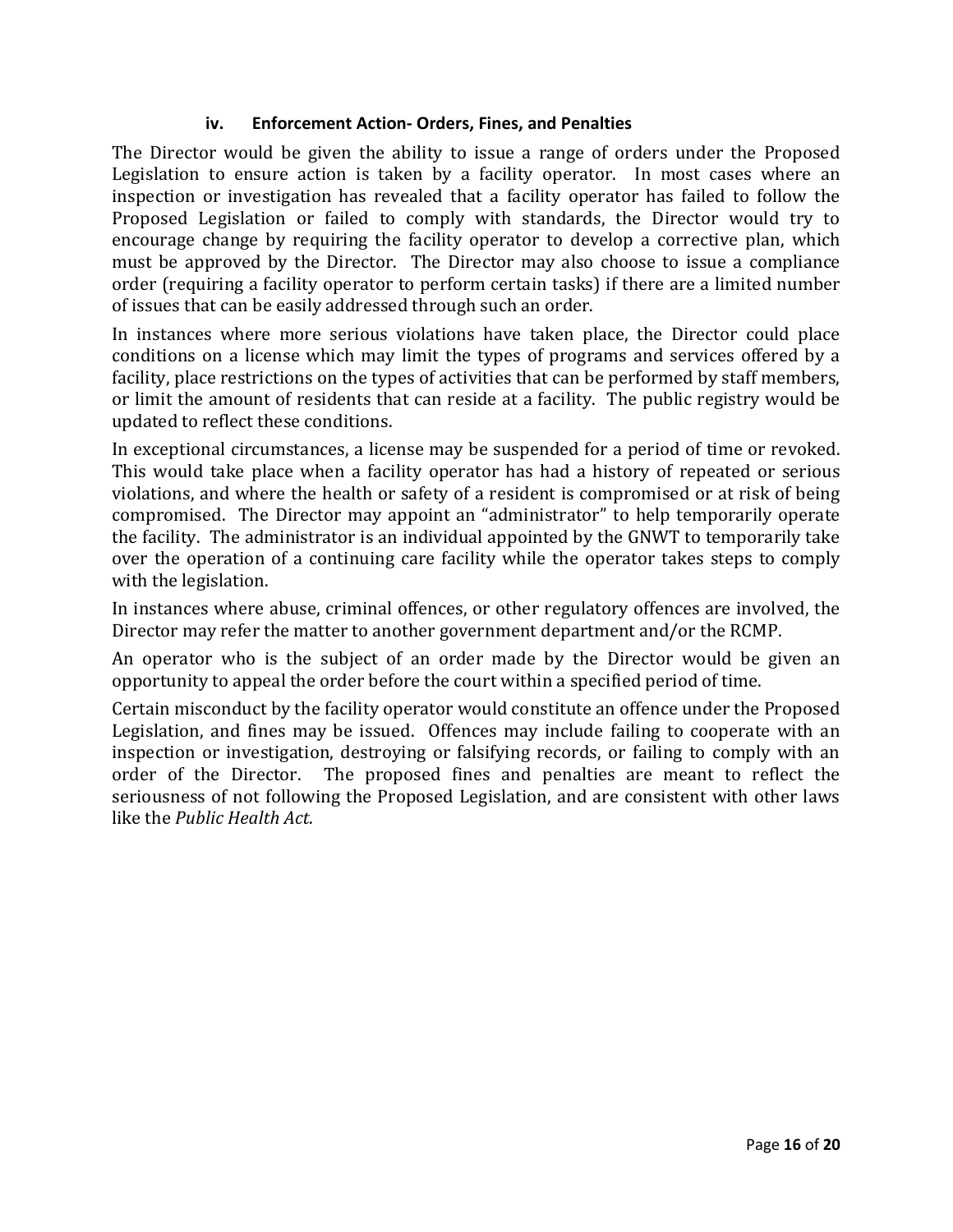|                                           | <b>Individual</b>                                                                                                                                                                                                                                                                              | Corporation                                                                                                              |
|-------------------------------------------|------------------------------------------------------------------------------------------------------------------------------------------------------------------------------------------------------------------------------------------------------------------------------------------------|--------------------------------------------------------------------------------------------------------------------------|
| <b>First Offence</b>                      | or to imprisonment for a and<br>term not exceeding six<br>months, or to both, and<br>To a further fine of not more during which the offence<br>than \$1,000 for each day continues.<br>during which the offence<br>continues.                                                                  | Fine not exceeding \$10,000, Fine not exceeding \$50,000,<br>To a further fine of not more<br>than $$2,500$ for each day |
| Second<br><sub>or</sub><br><b>Offence</b> | <b>Subsequent</b> Fine not exceeding \$25,000, Fine<br>or to imprisonment for a \$100,000, and<br>not exceeding 12<br>term<br>months, or to both, and<br>To a further fine of not more during which the offence<br>than \$2,500 for each day continues.<br>during which the offence<br>occurs. | exceeding<br>not<br>To a further fine of not more<br>than \$5,000 for each day                                           |

The proposed fines and penalties under the Proposed Legislation are as follows:

For example, the Director may have ordered a supported living facility operator to fix a fire alarm in the common area of the facility. If the facility operator has failed to comply with the order within the set period of time, their non-compliance may constitute an offence and they can be fined up to \$50,000.00. For each day that the fire alarms continue to remain out of operation, the facility operator can be fined an additional \$2,500.00 per day. These fines are in addition to any other fines that may be issued under other laws.

As another example, a manager of a long-term care facility is found to have falsified maintenance records for a piece of medical equipment in their facility to avoid failing an inspection. The manager also falsified a previous record in an inspection from the previous year, making this the manager's second offence. The manager may be fined up to \$25,000.00 or sentenced to a term of imprisonment not exceeding 12 months.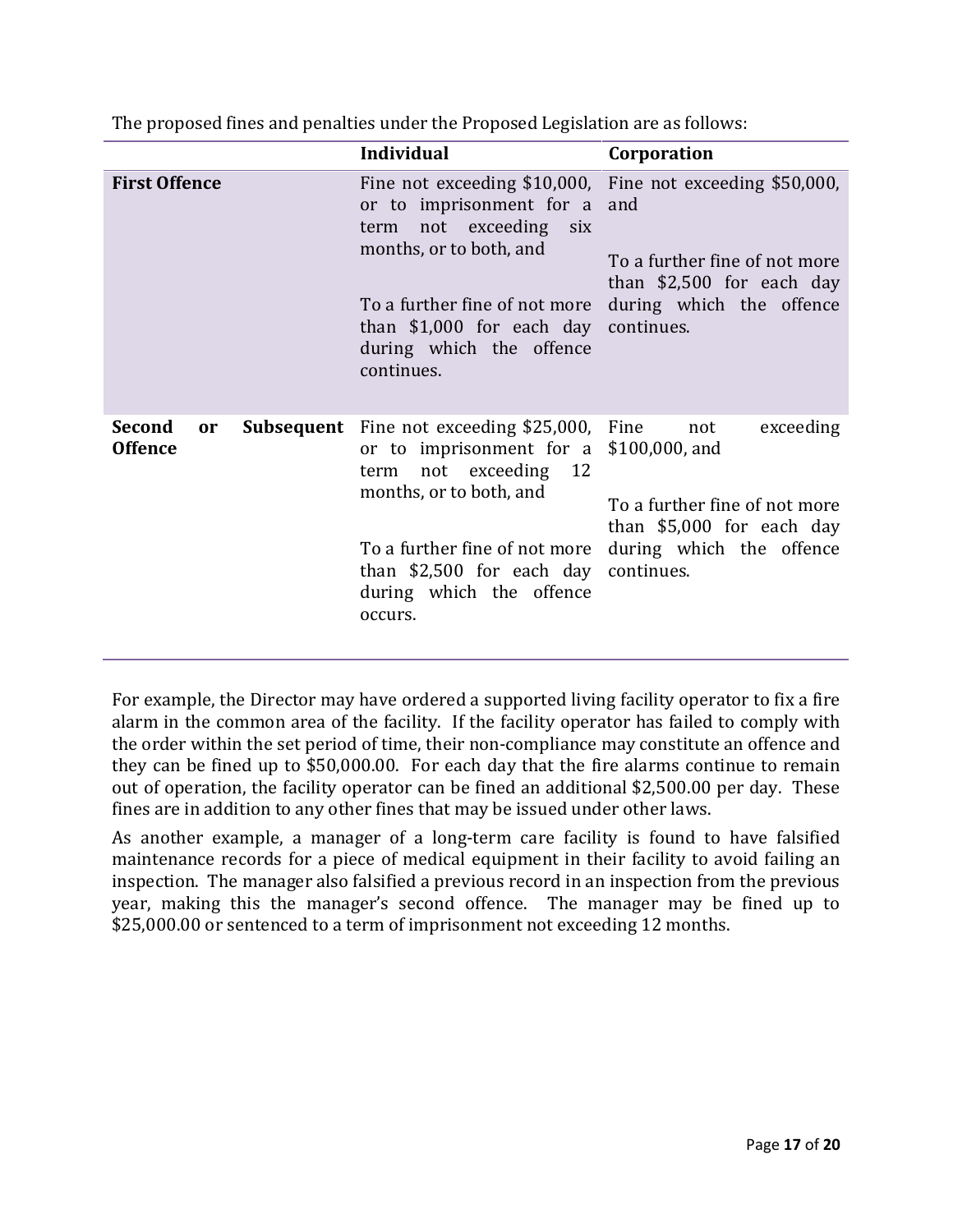**Questions for Consideration**

**1. What other powers should be provided to the Director (or someone assisting the Director) to ensure standards are maintained and enforced?**

- **2. How often should inspections take place?**
- **3. What makes a complaint process fair to all the parties involved?**
- **4. Do you think the proposed fines and penalties are appropriate?**
- **5. What other ways can be used to ensure that facilities are meeting care standards?**

#### <span id="page-17-0"></span>**F. Accountability and Other Issues**

#### **i. Annual Report of the Director**

<span id="page-17-1"></span>The Proposed Legislation would require the Director to complete an annual report, available for the public for review, which would outline the status of licenses in all continuing care facilities. The Director would also have the discretion to publish information relating to complaints, inspections, investigations, and orders made relating to a facility.

#### **ii. Reporting requirements for operators**

<span id="page-17-2"></span>Facility operators would be required to provide the Director with information as requested, including operational plans, financial information, and care plans. During the licensing renewal process, facility operators would be required to provide a report outlining the activities of the operator and financial statement from the previous fiscal year, as well as any other information that the Director requires.

Certain serious incidents would also require automatic reporting to the Director. This includes:

- Any emergencies requiring the evacuation of residents;
- A sudden or unexplained death of a resident;
- A missing resident; and
- An outbreak of disease of public health significance.

#### **iii. Resident rights and responsibilities**

<span id="page-17-3"></span>Every facility operator would be required to create a document that sets out the rights and responsibilities of a resident admitted into their facility. The Proposed Legislation would include a number of rights, including:

- The right to be treated with respect, dignity, and kindness;
- The right to voice concerns or recommendations for change;
- The right to make complaints to the operator, and to the Director if resolution is not achieved;
- The right to have their religious, spiritual, and cultural beliefs respected;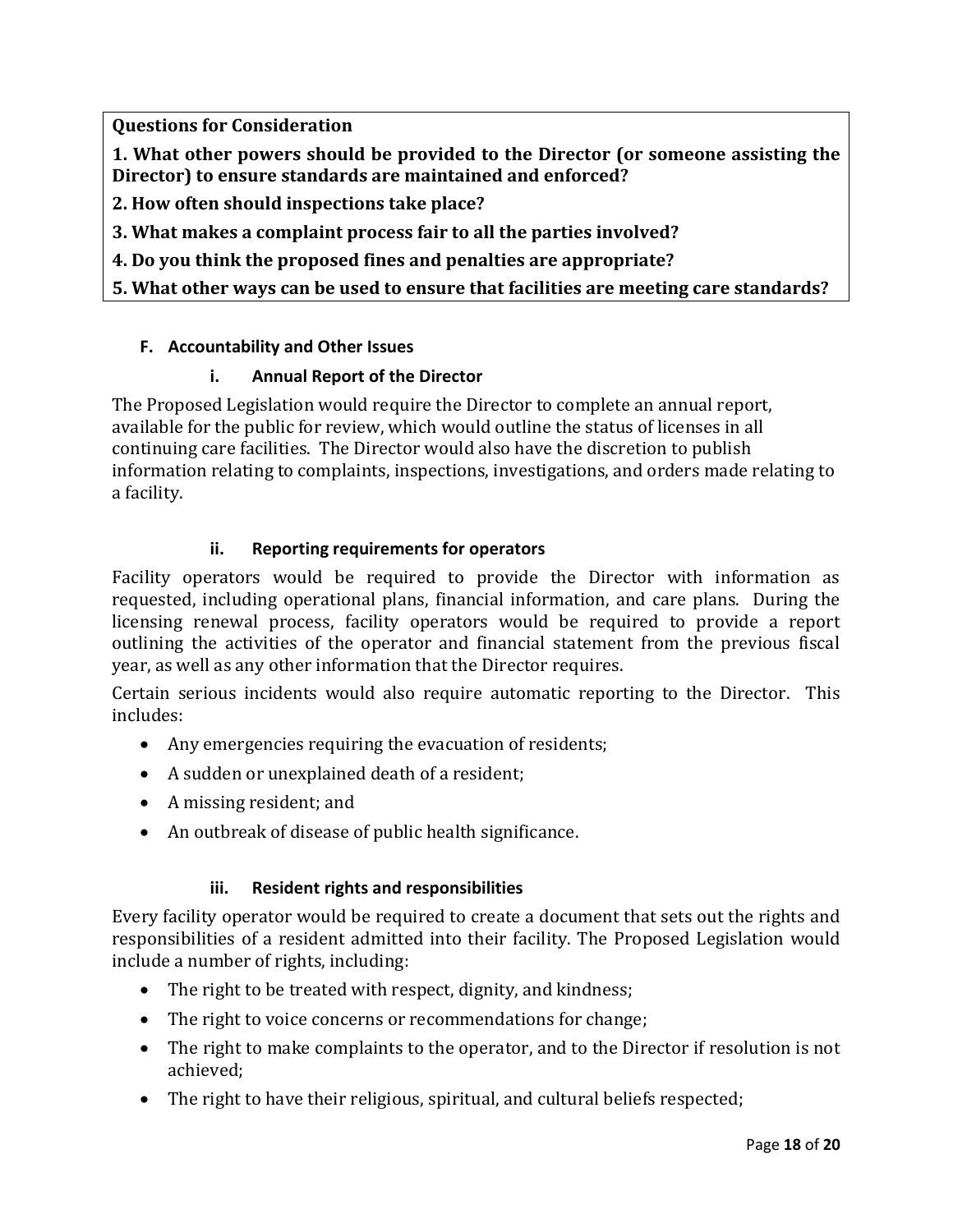- The right to be free from discrimination;
- The right to have the sole use of personal possessions;
- The right to have visitors within reasonable hours set by the operator;
- The right to privacy and confidentiality; and
- The right to be free from abuse or harassment.

The Proposed Legislation would require the rights and responsibilities document to be brought to the attention of residents during the admissions process and also be available within the facility.

#### **iv. Resident and family councils**

<span id="page-18-0"></span>Other provinces require facilities to establish a resident and family council for long-term care and supported living facilities. The purpose of these councils is to establish a forum for residents and family members to discuss issues affecting residents before they become more serious problems.

The Proposed Legislation would require continuing care facilities to establish resident and family councils. The governance of these councils would generally be left to the discretion of each facility, but the facility operator would be required to have a representative present at council meetings upon the reasonable request of the council.

### **v. Protection of personal information and health information**

<span id="page-18-1"></span>Operators are generally required to keep the personal information of residents confidential in accordance with provincial and federal legislation. The NWT *Health Information Act*, SNWT 2014, c. 2 already governs the collection, use, and disclosure of health information as well as an individual's right to access their own personal health information. The Proposed Legislation would make all facility operators subject to the *Health Information Act*.

#### **Questions for Consideration**

**1. What other incidents should be directly reported by the facility operator to the Director?**

**2. What information would you like to see in the Director's annual report to the public?**

**3. What other rights do you think are important for the resident or the resident's family?**

**4. What responsibilities should be placed on a facility operator to help establish resident and family councils and run meetings?**

**5. What other ways can a resident or their family participate in raising concerns to a facility?**

**6. What other ways can a resident or their family cooperate with a facility to address concerns?**